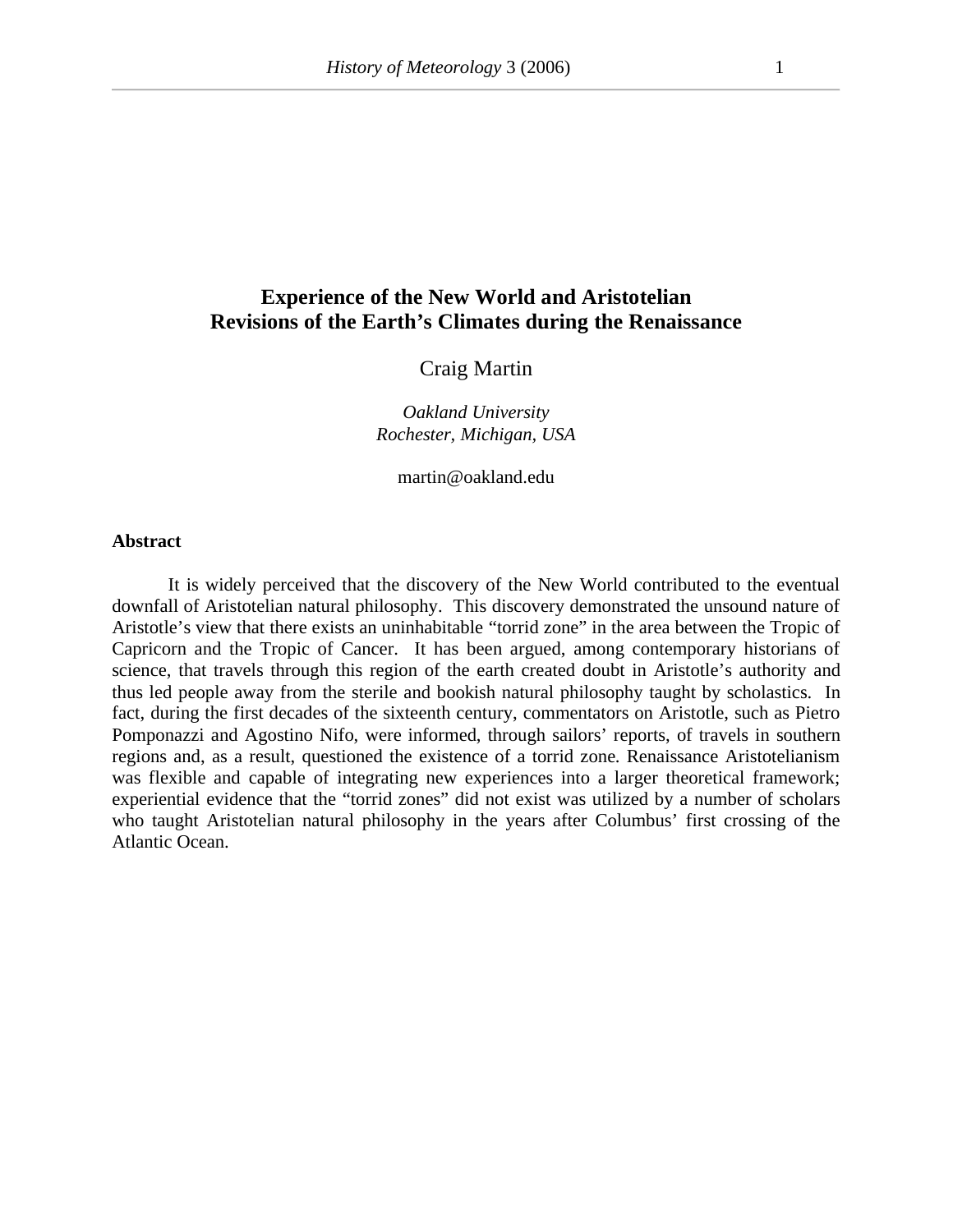## **Introduction**

Michiele Monaldi: *How did it happen that Aristotle was not capable of knowing that the entire earth is habitable?* Nicolò Vito di Gozze: *The Philosopher could not have known this through* 

*natural reason; but we came to recognize all of this through experience.*

—di Gozze,  $1584$ <sup> $1$ </sup>

That the scientific revolution chronologically followed upon the discovery of the New World is widely perceived as not coincidental. Columbus' voyages fundamentally shook many received notions among Europeans of the sixteenth century. Encounters with previously unknown peoples altered conceptions of the nature of mankind; and collections of New World flora and fauna sparked wonder, making ancient botanical and zoological writings incomplete if not obsolete.<sup>2</sup> It was not just that the explorations of the late-fifteenth and sixteenth centuries revealed anomalies to accepted frameworks of knowledge, but that the New World itself was one huge anomaly. In Kuhnian terms, the result of such an anomaly could not but cause a crisis in the accepted paradigm. According to Reijer Hooykaas, it was the exploration of the New World that led to greater emphasis on "the fact" among intellectuals, which paved the way for modern science.<sup>3</sup> Thus authorities, such as Aristotle and other ancients, ceased to be trusted, and doubt reigned, as evidenced by Montaigne and the renewal of Pyrrhonism, creating a vacuum of knowledge. The traditional story tells us that Bacon, Descartes, Galileo, and Boyle, among others, filled this void by rejecting Aristotle and in his place created an experimental philosophy that was confirmed by mathematics and eventually reached its apotheosis in the Newtonian synthesis.<sup>4</sup> Thus the discovery of the New World was preparatory for the scientific revolution.

 By now, this story has been partially disassembled. The break between traditional natural philosophy and those that emerged in the seventeenth century was not clean; and that the revolution took one century, if not two, suggests that the scientific revolution was not a rapid overturning of the accepted order in the same way that the American, French, and Russian revolutions were.<sup>5</sup> Nevertheless, the belief that the emergence of modern science resulted from the rejection of Aristotle's thought as the absolute truth endures.<sup>6</sup> Even though a number of Aristotelian positions and concepts were rejected in the seventeenth century, the idea of authority is often misconstrued, so that Aristotelians are portrayed as defending the theories found in texts at all costs. To the contrary, Aristotelianism was extremely flexible, and the rejection of one or more tenets was not sufficient to send the entire edifice of scholastic learning tumbling down. This flexibility is especially evident for the field of meteorology because it was viewed as a conjectural science that dealt with intractable phenomena. Meteorological theories were seen as provisional and subject to reformulation. As a result, many Renaissance university professors who commented on Aristotle's *Meteorology* had no problem rejecting Aristotelian positions if experience contradicted them. For them, authority was evidence, not the final answer.

 A case in point regards the effect that Columbus' voyages had in altering the conception of the size of the earth and its division into climatic zones. While Columbus did not prove that the earth was spherical, an idea already accepted since antiquity, exploration in the New World called into question the extent of the habitable area of the earth. Aristotle had addressed the earth's climates in *Meteorology* II.5*,* where he argued that the terrestrial globe should be divided into five belts or climates that wrapped around the world's circumference. Assuming that the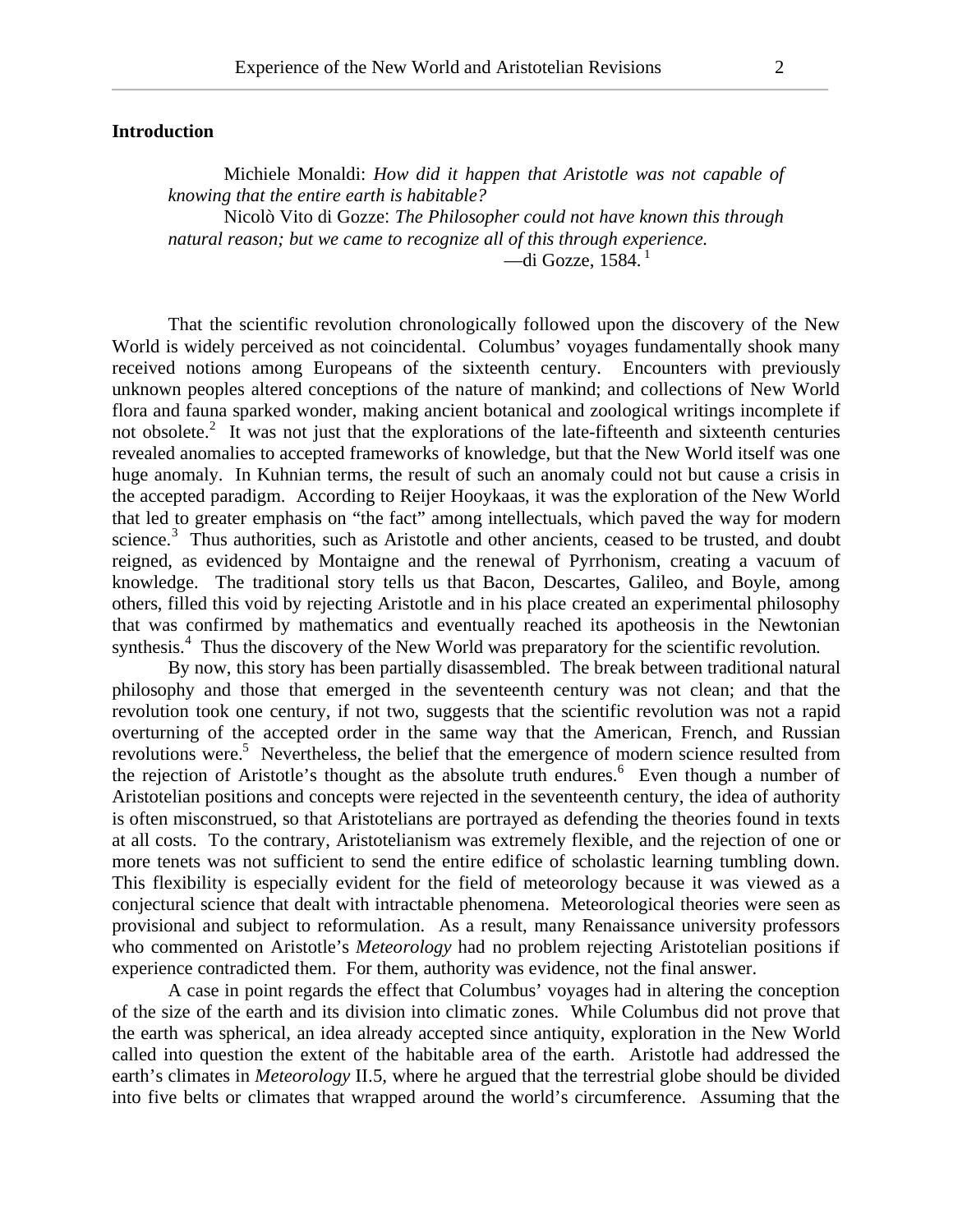borders of the climates must reflect the astronomical division of the earth, Aristotle defined the borders by the two tropics and the Arctic and Antarctic circles. Two of these zones, thought to be habitable, were called *oikoumenai*; one lies in the north, between the Tropic of Cancer and the Arctic circle, and a corresponding region lies in the southern hemisphere. In between the tropics, lies a torrid zone, too hot for the streams and pastures necessary for human life;<sup>7</sup> and, in the extreme latitudes, both northern and southern, the cold prevents human habitation.

During the fifteenth and sixteenth centuries reports from sailors about habitations along the coast of Africa and in the New World made the torrid zone a potential target for anti-Aristotelians. The readiness of some, including Columbus himself, to reject traditional understandings of the size of the earth and the nature of its continents is portrayed in contrast to the supposed hardheadedness of Aristotelians who were trapped by theory and could not adjust their bookish views to observational evidence. Anthony Grafton points to the Jesuit scholar and traveler, Josè de Acosta, whose 1580 treatise on the New World, described his being so cold while traveling in the so-called torrid zone that he needed to put on more clothing. As a result, he wrote: "What could I do then but laugh at Aristotle's *Meteorology* and his philosophy? For in that place and that season, where everything, by his rules, should have scorched by the heat, I and my companions are cold."<sup>8</sup> De Acosta's rejection of Aristotle supports Grafton's claim that: "Between 1550 and 1650 Western thinkers ceased to believe that they could find all important truths in ancient books." De Acosta certainly was willing to challenge Aristotle's *Meteorology* on a number of points, but his treatment of ancient authority is not as dramatic as it might appear. He does not present Aristotle as generally risible for his fallibility, nor did he reject Aristotle wholesale, but called him merely incorrect, "the author of this view [regarding the torrid zones] is Aristotle, great explorer of nature, but who in this case wanders far from the truth."<sup>9</sup>

 De Acosta, however, was not the first to reject the existence of torrid zones or antipodal habitations on the basis of experience. A few years earlier, Francisco Sanchez wrote a far more scathing indictment of Aristotelian theories of the earth in his skeptical work, *That Nothing is Known.* In his invective, Sanchez cited the common experience of travelers to New World to show that the theory of uninhabitable climatic zones was untenable and therefore Aristotelian science was incomplete and fallible:

Yesterday you said in the light of your complete scientific knowledge - or rather, knowledge that was complete even long ages ago - that the entire earth was surrounded by the Ocean; and you divided it into three all-embracing parts, namely Asia, Africa, and Europe. But what are you to say today? A New World has been discovered - new realities - in New Spain or in the West and East Indies. Moreover, you used to say that the southern zone, situated below the equator, was uninhabitable on account of heat, but that close to the poles, and the extreme polar zones, the same thing was true because of the cold. Experience [experientia] has now shown both these statements to be false. Construct another "science," then, for your first is now false. So how can you maintain that your propositions are eternally valid, incorruptible, infallible, and incapable of being otherwise - you miserable worm, who scarcely know, and are scarcely even capable of knowing, what you are and whence you come and whiter you are going?<sup>10</sup>

Even though Sanchez painted an entertaining picture of know-nothing scholars convinced of their infallibility and incapable of reacting to new observations, it must be asked whether this picture resembles the reality of sixteenth-century traditional natural philosophy. Was Sanchez parodying fictionalized pompous schoolteachers or the cutting edge of Aristotelian natural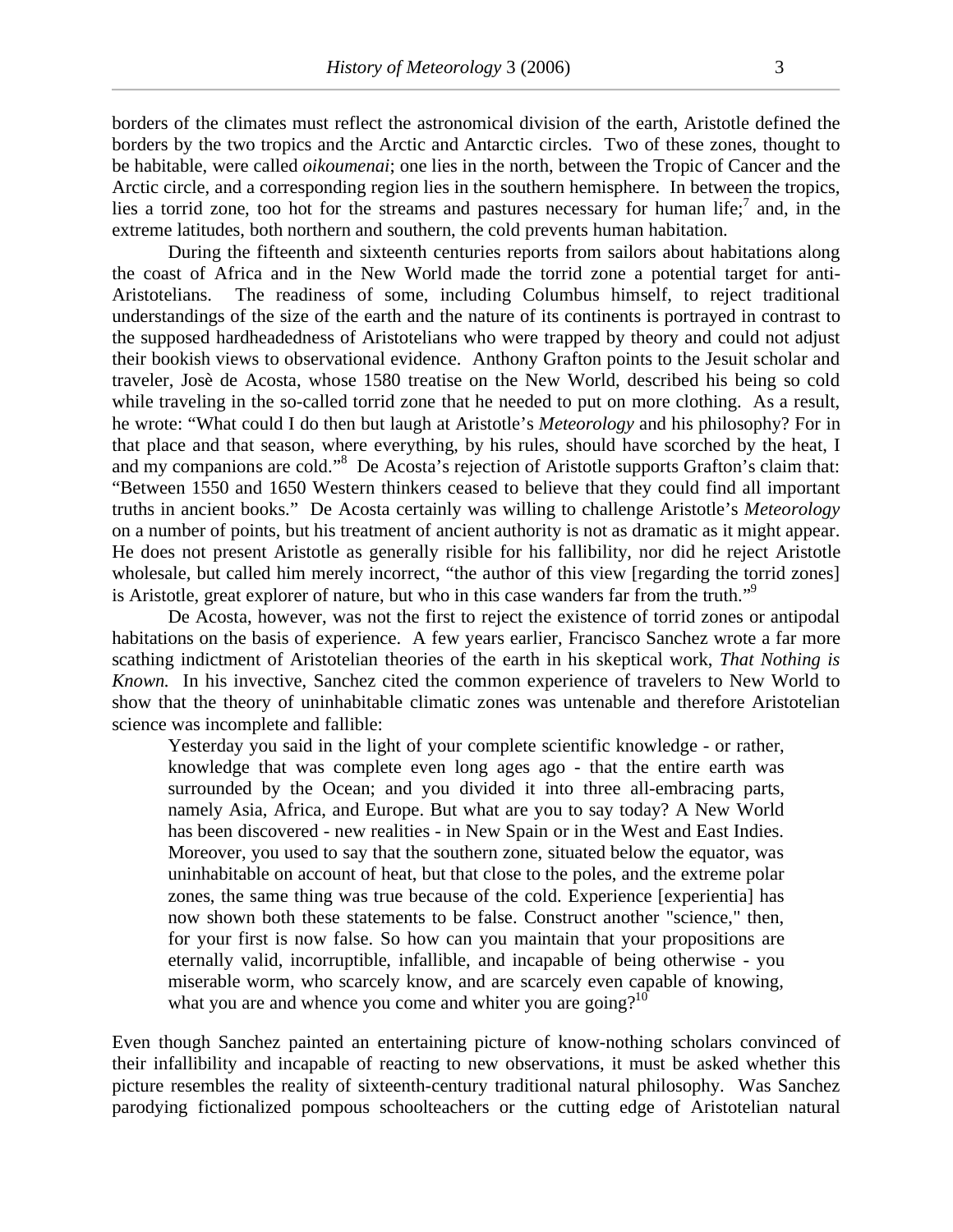philosophy? Moreover, before 1550, did Western thinkers really think that every important truth could be found in books, rather than in experience? And, was it really not until the second-half of the sixteenth century that Aristotelians began to notice the discovery of the New World?

### **The Torrid Zones: Doubt, Conjecture, and Revision**

While the idea of the torrid zone was widespread from antiquity through the Renaissance, Aristotle's authority was hardly hegemonic. Other ancient authors elaborated and questioned Aristotle's division of the earth and his belief in two habitable zones. Belief in a torrid zone was rampant, even though some ancients such as Crates of Mallos (fl. 150 A.D.) and Macrobius ( $5<sup>th</sup>$ c. A.D.) envisioned four *oikoumenai*. Aristotle's view that humans live in the southern hemisphere, however, found an uneven reception. Some affirmed Aristotle's position, and others considered the possibility of human life in the southern hemisphere either dubious or unanswerable. For example, the geographer Strabo (ca. 63 B.C.- 23 A.D.), believing the Atlantic Ocean to be too large to sail across, refused to comment on the possibility of life on the antipodes. On the other hand, Cicero (106-43 B.C.), in *The Dream of Scipio*, wrote of a different race of antipodal men who had no contact with those of the northern *oikoumene*. 11

Perhaps the most significant elaborations of Aristotle's geography in late antiquity came in the persons of Claudius Ptolemy (85-165 A.D.), an astronomer and geographer, and Augustine (354-430 A.D.), a Church Father. Using reports from travelers, Ptolemy expanded the range of the habitable zone and divided it into seven climates. The northern border of the torrid zone, however, was not the tropic as it was for Aristotle, but the parallel on which the city Meroe lies, which is approximately 165/8 degrees north. Ptolemy also contended that the polar regions are uninhabitable, and that the parallel which runs through Thule, an apparently mythical city, that was believed to be somewhere around 63 degrees north and perhaps on what are called today the Shetland Islands.<sup>12</sup> Ptolemy's arguments are not based on mathematics, despite his skill in that field, but rather are informed by histories and empirical evidence and Aristotle's general schema. Like Aristotle, Ptolemy conjectured symmetry and believed that the southern hemisphere was habitable could be divided into the same climates as those in the north.<sup>13</sup>

The division of the earth into specific zones had ramifications not just for geography and meteorology, but also for theology. Augustine dismissed the belief that there was an inhabited southern continent and that there could exist a race of men permanently separated from the north. A human population on distant continents, however, presents problems for the belief in the single creation and common descent of all humans. The implausibility of the navigation of oceans, suggests that God created counterparts to Adam and Eve in the southern hemisphere, if it is inhabited. Furthermore, a just God would not create people in an area inaccessible to Christ's apostles, because they would be damned as a result of unfair conditions.<sup>14</sup> Thus for Augustine, scripture was proof that the antipodes must be free of humans.

A melding of Augustine's and Aristotle's views resulted in the common medieval belief that there was only one inhabited zone, which corresponded to the northern orb where Europe is found; a torrid zone, too hot to support human life, borders the *oikoumene* to the south. In the late Middle Ages, the Augustinian/Aristotelian position dominated conceptions of the nature of the earth and its climates and is found in the, *Sphere of Sacrobosco,* the most common astronomical text book of the Middle Ages, and its commentaries. The author of this work, John Sacrobosco, a scholar from the late  $12<sup>th</sup>$  or early  $13<sup>th</sup>$  century, about whom little is known, slightly altered the placement of Ptolemy's seven climes, agreeing that the southern border was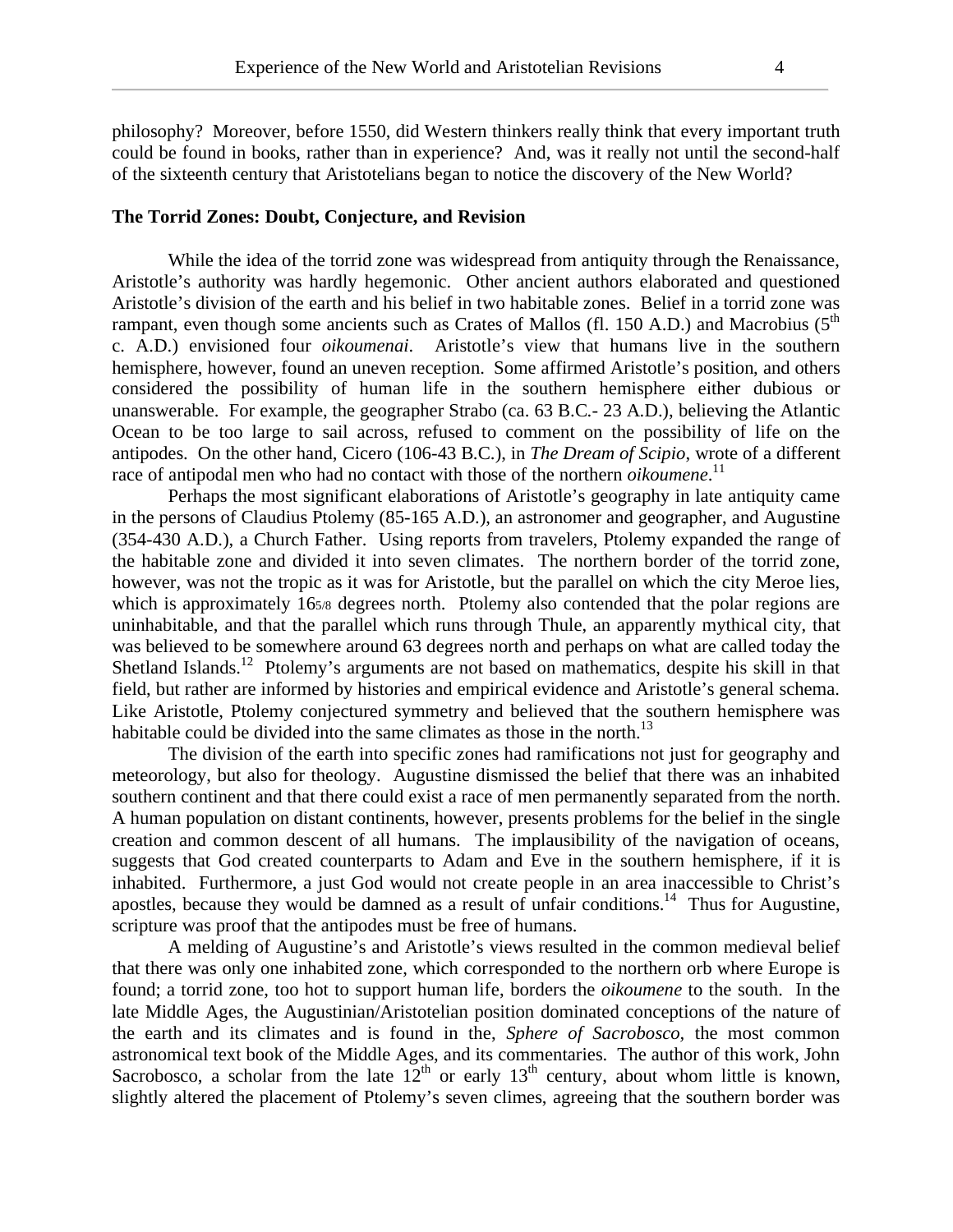at the latitude of Meroe, but maintaining that the northern-most clime was marked by the parallel at  $50\frac{1}{2}$  degrees north. Although the text is slightly unclear, he seems to have believed that the southern hemisphere mirrors the northern.<sup>15</sup> For Sacrobosco, these limits to the *oikoumenai* were not to be observed as strict rules. He admitted that in the polar regions there might be islands and human habitations, but that the living conditions must be so bad that the area does not deserved the category of a clime.<sup>16</sup> Michael Scot, a famed translator and scholar of the first decades of the thirteenth century, revised Sacrobosco's position by adding Augustine in his commentary on the *Sphere*. After outlining Augustine's argument, he concluded that the antipodes must not be habitable, because such a proposition contradicts religion (*contra fidem*).17

We must be careful not to ascribe too much homogeneity to either the ancient or medieval positions regarding the extent of the habitable earth. Columbus read about the Augustinian, Aristotelian, and Sacroboscian positions in his annotated copy of Pierre d'Ailly's *Imago mundi* and disbelieved the claim that the torrid zone was uninhabitable because of reports from Portuguese sailors who had crossed the equator while sailing down the western coast of Africa.<sup>18</sup> Columbus' disbelief, however, was probably not shocking to his contemporaries, but found company in highly authoritative texts. For example, Albertus Magnus (1206-1280) cited reports of cities in the distant south.19 Pietro d'Abano's *Conciliator* (ca. 1310) contains a detailed *quaestio* over the question of the habitableness of the torrid zones and areas below the equator, in which he discussed a plurality of views, which included accounts of very southern cities in India. Pietro concluded that indeed some places in the equatorial region are uninhabitable and that it was not determined whether anyone lives below the equator, thus leaving the question open to new evidence.<sup>20</sup>

 While ancient and medieval scholars questioned that the existence of an uninhabitable torrid zones was proven, during the Renaissance doubts grew among Aristotelian commentators, in part, because of the epistemological status of the field of meteorology. Some of the leading Aristotelian scholars interpreted Aristotle's *Meteorology* as advocating the conjectural nature of scientific knowledge, thereby recognizing limits to natural philosophy. Well before de Acosta's travels, leading Aristotelian commentators, such as Pietro Pomponazzi in the 1520s, noted that the voyages of discovery brought further doubt on the existence of torrid zones and argued that experience trumps the theories found in ancient texts. For most Renaissance scholars, authoritative writings were sources of evidence, which at times contradicted each other as well as experience. Authority in and of itself did not deliver unadulterated truth, but was an aid to discovering it. A number of medieval and Renaissance Aristotelians neither feared contradicting Aristotle, nor thought their science was infallible. For these scholars, the reports of sailors threw the existence of uninhabitable zones into doubt. The rejection of this tenet, however, was not seen as fatal to natural philosophy in general and did not create a crisis that demanded a paradigm shift.

 Aristotle's philosophy provided a framework for natural philosophy in the Middle Ages and Renaissance. This framework was flexible, oftentimes providing methods for inquiry rather than dogma. The prohibition of *metabasis* is one of these guiding principles. Based on the *Posterior Analytics*, the principle of the prohibition of *metabasis* contends that explanations should be appropriate to the phenomena that they explain, and that methods from one subject cannot be applied to other subjects.<sup>21</sup> Thus different fields of inquiry require different methods and confer corresponding degrees of certainty. For example, deductive arguments elucidate the nature of mathematical entities, such as lines and shapes, but cannot be applied to politics, which although ordered, to a degree, cannot be known with the same certainty as mathematics. Natural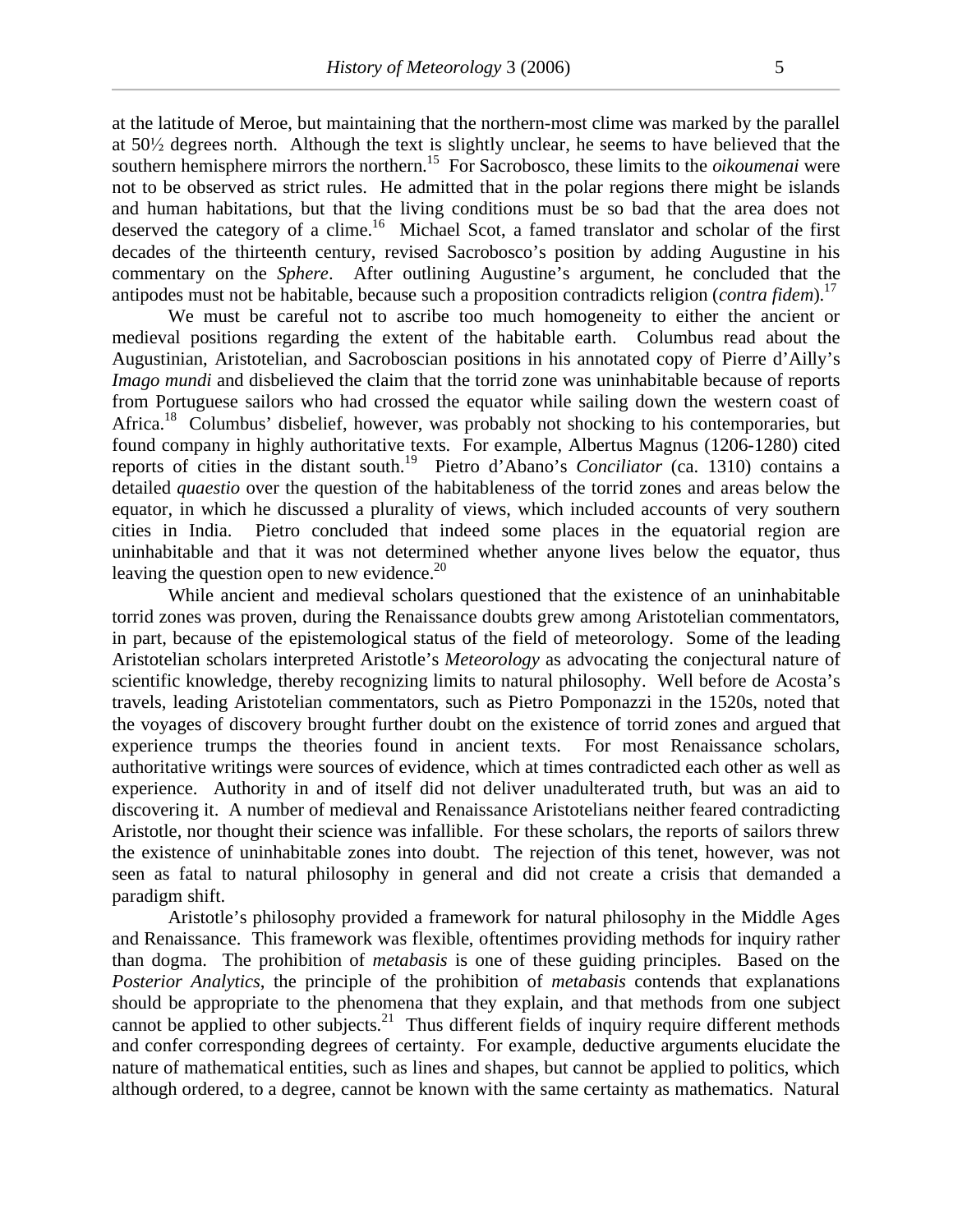objects, therefore, can be known with relative degrees of certainty. Geometry can describe accurately the stars and planets that have eternal regular motion. The sublunary world, however, is characterized by chaotic and episodic change. As a result, according to Aristotle, meteorological knowledge is hypothetical and approximate.

 Meteorology stood out among subjects in Aristotelian natural philosophy because of its intractability. For Aristotle, meteorology was not predictive but examined change in inanimate substances in the sublunary region. Topics that were included in this field were: precipitation, rainbows, comets (which were thought to be sublunary), meteors, earthquakes, the motions of seas and rivers, and underground springs. Like all of his natural philosophy, the goal of meteorology was to give the causes of phenomena. Unlike for much of the natural world, however, the explanations for meteorology were almost entirely based on material and efficient cause, not the formal and final causes that were preeminent in most of his works.<sup>22</sup> According to Aristotle, the four elements (earth, water, air, fire) compose two exhalations, one wet and vaporous, the other, hot and smoky, that circulate between the surface of the earth and the moon, which is the liminal point between terrestrial and celestial realms. The elements and the exhalations are the material causes of meteorological phenomena. The efficient cause comes from the motions of the celestial bodies, in particular the sun, which drives the exhalations and causes their transformations. These transformed bodies remained imperfect, never truly gaining a new substantial form.

Aristotle's meteorology stressed irregular and rare phenomena, such as meteors, comets, floods, volcanic eruptions, and typhoons, which, because of their episodic nature, defy certain explanation. He wrote: "Of these things some puzzle us, while others admit of explanation in some degree."<sup>23</sup> [check quotation] The theory of the dual exhalations does not derive from syllogistic reasoning, but from abduction, i.e., inference to the best explanation, as Cynthia Freeland has argued.<sup>24</sup> The exhalations provide conceptual unity to a wide range of phenomena, that otherwise might be considered disparate. Other ancient thinkers also noted the difficulty of accurately explaining meteorological phenomena; for this field both Theophrastus (d. 287 B.C.) and Lucretius (99-55 B.C.) gave a number of possible explanations in their meteorological discussions rather than a definitive account.<sup>25</sup> Thus in antiquity, meteorological queries were frequently resolved only in a provisional manner.

 Medieval and Renaissance meteorology took Aristotle's *Meteorology* as its guide and starting point. The subject of meteorology was central to Aristotelian thought. Medieval and Renaissance scholars typically believed that the *Meteorology* was the fourth part of natural philosophy; it follow the *Physics, De caelo,* and *De generatione et corruptione* and preceded the biological and psychological works. Scholars developed and expounded upon the subject in lecture courses at universities, the content of which can be known from their written commentaries and *quaestiones* derived from William of Moerbeke's thirteenth-century Latin translation of the text. Teaching of the *Meteorologica* was a standard part of Italian university curriculum at least as far back as the initial years of the fifteenth century if not earlier. According to the 1405 university statutes at Bologna, the *Meteorology* was to be taught in the second year as part of the classes in ordinary philosophy.<sup>26</sup> Although the commentaries that emerged from these courses follow the text of Aristotle, they were by no means uncritical or unoriginal; nor were the theories developed from them so univocal to suggest that the field of meteorology was considered to be complete and certain, as Sanchez described it for Aristotelians.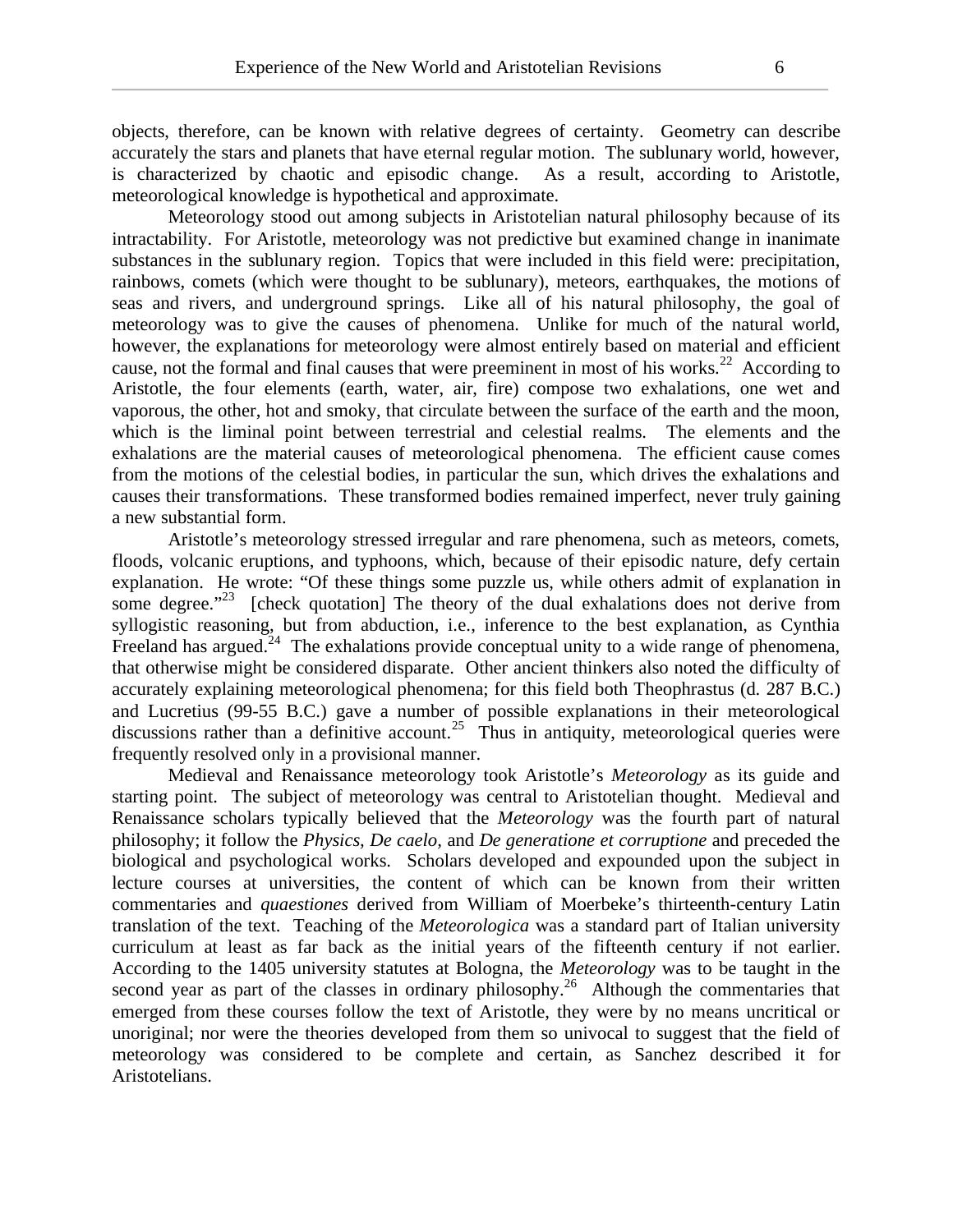By the first decades of the sixteenth century, Aristotle's own claim of puzzlement with regard to meteorological phenomena inspired scholars in Italy, who used the *Meteorology* to support the claim that natural philosophy was a conjectural science. This view clearly emerged in the works of Agostino Nifo (1473-1538), a writer who is most noted for his participation in debates over the immortality of the soul and his role in advancing the so-called *regressus* method in natural philosophy, a method that combined induction and deduction, and which some scholars have seen to be the historical root of the "scientific method."<sup>27</sup> It is unnecessary to anachronistically identify the *regressus* theory with the modern notion of "scientific method," to appreciate its sophistication, and its importance in epistemology from Galen to Galileo. The theory argued that through sense perception, it was possible to establish was called *quia*, "the what there is," or natural effects, and thus establish basic empirical truths about nature. Using this knowledge as a foundation, induction led to an explanation, called the *propter quid*, that is, the "why" that gave an account for the *quia.* An understanding of the *propter quid*, could then serve as a foundation for deduction of further effects, which would in term lead to the formulation of a more comprehensive explanation. It was in this way that natural science was thought to be able to progress over time, and that natural philosophy was, to a certain degree conjectural. Nifo relied on the wavering nature of the field of meteorology as evidence of the uncertainty of the natural sciences.

Nifo's *Commentaria in libris Aristotelis Meteorologicis* (first published in 1531, it was written in 1523) was the first sixteenth-century exposition on *Meteorology* to be published in Italy. It enjoyed wide readership and went through more editions than any other commentary on this book in the sixteenth century.<sup>28</sup> He used meteorology, and Aristotle's confession of the inability to understand all causes to distinguish the natural sciences from the mathematical. He writes: "It must be said that natural science is not a science *simpliciter*, such as the mathematical sciences are, but is a science that explains the why (*propter quid*). [check quotation] It is the science of finding the causes which can be held through a conjectural syllogism, that gives the *propter quid* of the effect." This account of the effect however is not definitive. He supported this claim by his use of Aristotle's meteorology and argued that, "Aristotle in the book of the *Meteorology* concedes that he does not provide the true causes of natural effects, but that which is possible through conjecture."<sup>29</sup> Thus conclusions about the causes of meteorology, unlike mathematics, are at best tentative, and subject to revision if there are changes in the understanding of the nature of meteorological effects. For Nifo, contrary to Sanchez, meteorology is hardly infallible but rather open to new experiential findings.

 Experience, during the Middle Ages and Renaissance, was far broader for natural philosophers than the narrow definitions of experiment that scientists have since adopted. What fell under this rubric and was appropriate as evidence included not just personal observations or contrived tests, but also truths about the natural world that were thought to be universally agreed upon and experiences of others either contained in books or transmitted by word of mouth. Reports made by navigators and their crew, having been deemed reliable, were sufficient evidence for questioning and revising Aristotle.

 Nifo's rejection of the Aristotle's division of the world into habitable and uninhabitable zones is a good example of one stage of the application of the method of *regressus*. According to Nifo, when Aristotle claimed that the pole regions and the tropics were uninhabited he did so without consulting history books (*historia*). Following Alexander of Aphrodisias, the Aristotelian commentator from the second-century A.D., Nifo claimed that perhaps in Aristotle's time there were no reports that contradicted his schema. By Nifo's time, however, there were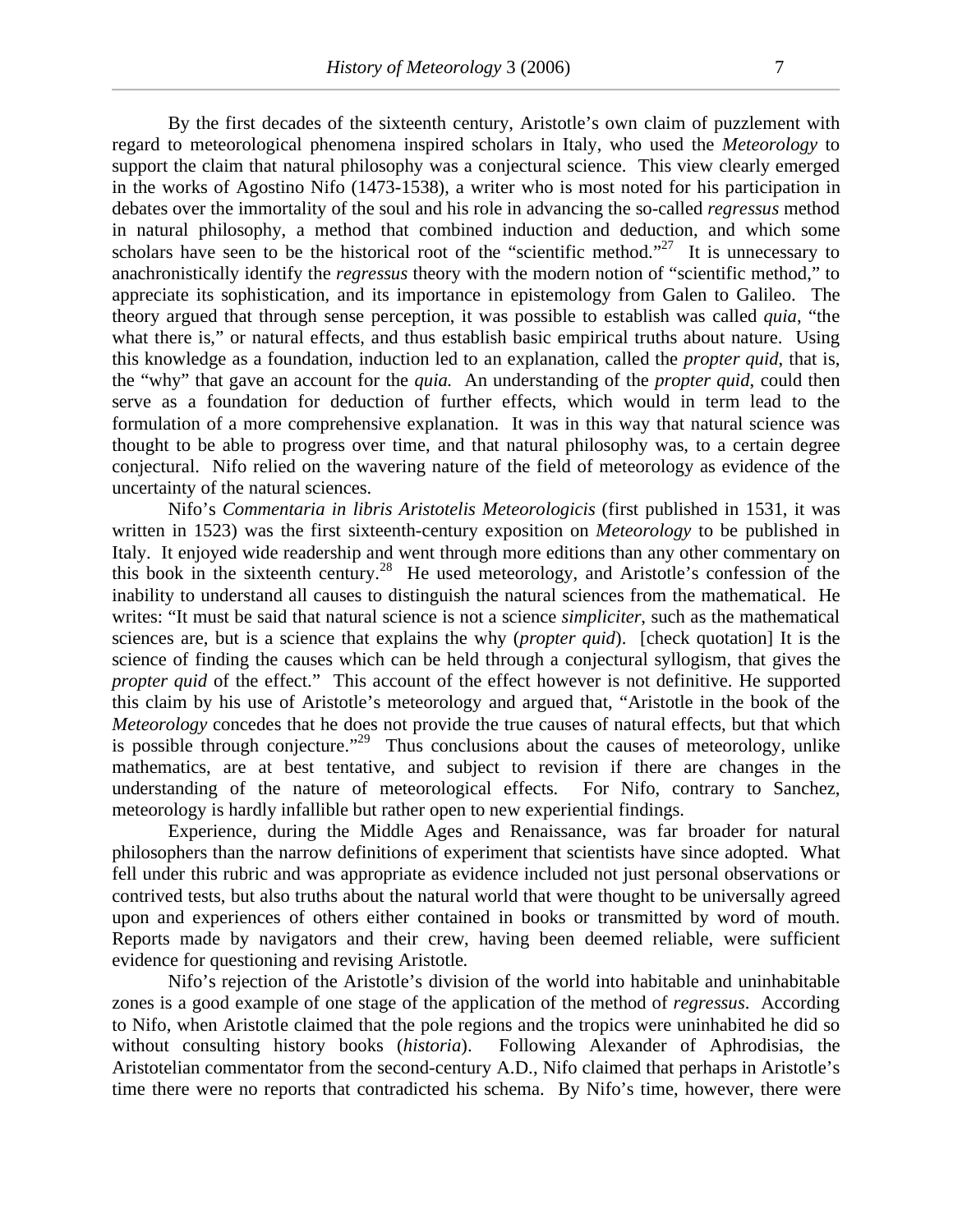such accounts; sailors had reported that people do live close to the North Pole, above sixty degrees, "thus what Aristotle attempted to establish by conjecture, is not verified by history."<sup>30</sup> Nevertheless, Nifo maintained the rectitude of the barrenness of the torrid zone. Even though, even during Alexander's time, it was known that Ethiopians lived in this zone, the zone itself could not be declared habitable in a strict sense because they live, "almost beyond the norms of nature."<sup>31</sup> Thus Nifo rejected some of Aristotle's conjectures because of experience, while the general framework persisted and the meaning of habitable zone could be interpreted so that it included only the regions where people could live well and not the areas where Ethiopians allegedly lived poorly.

 The insistence on the conjectural nature of knowledge about the physical world, that Nifo held, was even stronger in the thought of his rival and contemporary Pietro Pomponazzi (1462-1524). Pomponazzi spent most of his professional life as first a professor at Padua and then Bologna. Famed for his brushes with ecclesiastical authority, for his denial that the immortality of the soul could be proven philosophically, rather it was an article of faith not reason, he moved from a position of fideism to that of near skepticism, which runs through the lectures on Aristotelian text that his gave in the last years of his life at Bologna.<sup>32</sup> These courses treated Aristotle's biological works and the *Meteorology*. 33

Despite his more than occasional pride in uncovering what he considered to be the true opinion of Aristotle, Pomponazzi actively encouraged his students to doubt accepted knowledge. Such doubting was directed toward Aristotle and his interpreters. His doubts primarily arose from contradictions among texts, interpretations, logic, and experience. And unlike earlier masters of textual conciliation, Pomponazzi admitted that he could not solve all of the contradictions. Furthermore, he argued that the best way to solve a number of these contradictions is to claim that Aristotle is wrong. In his view, the job of the philosopher is to discover the truth for himself, independent from past authorities.<sup>34</sup> The concept of certainty played scarcely any role in his meteorological commentaries, and the chosen solutions are often described not as true but as better, more tolerable, or more pleasing.<sup>35</sup>

Pomponazzi found significant authority in Aristotle. Authority, however, was conditional, and the role of the philosopher is to judge authorities, "because in philosophy," Pomponazzi writes, "one should not believe an authority without reason."<sup>36</sup> The authority derives from Aristotle's words themselves and the commentators should only be used with care, especially the works of certain unnamed commentators, who Pomponazzi believed to have put forth interpretations that are based on caprice and unsound readings of the text. In his view, the good philosopher is aware of Aristotle's authority, in fact, "the good philosopher should pore himself over Aristotle's text,"<sup>37</sup> yet uses reason to solve interpretative problems as well as to judge the validity of Aristotle's arguments. For example, after being unable to explicate Aristotle successfully, he urged his readers to find a solution for themselves. He told his students: "Aristotle's authority is great. And it does not seem easy to find a solution to this question. You consider it."<sup>38</sup>

Unquestioning acquiescence to Aristotle is not a philosophical method, according to Pomponazzi. He repeatedly argued that Aristotle was human, and thus erred, like the rest of us. He bluntly wrote: "many want Aristotle to have spoken well with respect to everything, and they are stupid."<sup>39</sup> The formulae and theories that structure natural philosophy are provisional and should be overturned whenever experience demonstrates their failings. He wrote: "If he [Aristotle] was wrong, let there be a condemnation of him."<sup>40</sup> When he finds that Aristotle has contradicted himself he confesses his inability to save his arguments, claiming that, "I do not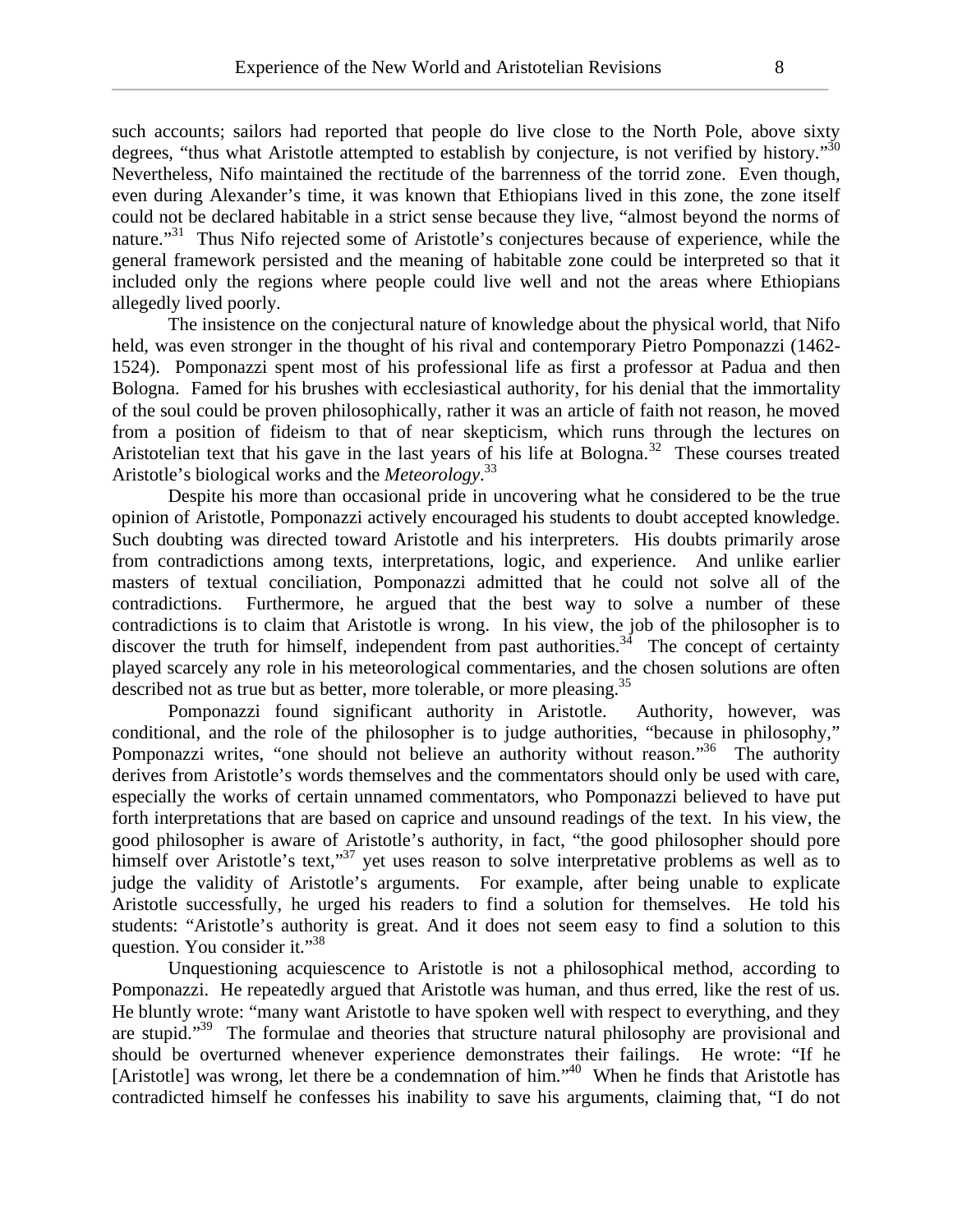know how to answer except that Aristotle was a man and was capable of making mistakes."<sup>41</sup> Rejecting all earthly authority when he found two opinions of equal value, he stated: "I believe neither Aristotle nor Galen knew which opinion is more true, but only God does."<sup>42</sup>

Pomponazzi's corrections to Aristotle, and to his interpreters, most often come from experience, because Aristotle at times induced larger rules from an insufficient amount of experience.<sup>43</sup> Experience for Pomponazzi was broad and not equivalent to Baconian empiricism. He included as experience in his meteorological work, observations taken from Plutarch's histories on the existence of a man whose toe would not burn, Avicenna's observations on the actions of poisonous snakes, as well his own memories of a spectacle that took place in Mantua when he was a child.<sup>44</sup> His appeals to experience are often vague and rely on commonplaces; in multiple discussions he adds phrases such as "as is clear from experience" to justify or reject a claim. $45$ 

While Pomponazzi advocated the use of reason to form philosophical positions, experience holds a higher position. Citing Avicenna's *Canon* and Aristotle's *Physics*, he writes that: "When reason is contrary to experience, then reason must be thrown out and put to experience."<sup>46</sup> Thus, while Aristotle, at times, used an insufficient amount of evidence in induction, Pomponazzi, nevertheless, saw Aristotle as privileging experience over reason in explaining natural phenomenon. After asking why Aristotle only puts forth only the phenomena without giving an explanation when he describes how honey is affected by the moist and the cold, Pomponazzi answers with the dictum that "it is possible to be known better through experience than theory."<sup>47</sup> The promotion of experiential approaches to natural philosophy is not foreign to Aristotle's natural philosophy. His use of observation, experiments, and experience is well documented.<sup>48</sup> Pomponazzi's emphasis on experience, however, contrasted with the analytic methods of many late-medieval practitioners of natural philosophy that was more often dependent on logic and mathematics than observation.<sup>49</sup>

Given Pomponazzi's position with respect to the epistemological roles of experience, authority, and theory, his take on the existence of the habitableness of the antipodes and the torrid zones is somewhat curious. He prefaced his discussion by examining the Peripatetic view, which he claimed clearly holds that the zones between the tropics are uninhabitable. After going through the arguments for this position, and pointing out their weakness, he cited a letter from the Venetian ambassador to Spain.50 According to this letter, the ambassador crossed the torrid zone and traveled toward the south pole, where he saw over 300 islands, discontinuous with continental land masses, and an "infinity of inhabited locales." In Pomponazzi's opinion, the contents of this letter show that Aristotle's theory is fatuous. Moreover, this experiential evidence suggests that other parts of natural philosophy, such as astronomy, are monuments to human vanity rather than certainty, "the desire of glory and attention leads us to say things about the heavens, when we are ignorant of even the terrestrial regions."51 If natural philosophy errs with respect to subjects in our proximity, such as meteorological phenomena, it is even less likely that we can know with certainty about the composition of the distant celestial realm.

 Given this assessment, it would seem that whether the torrid zones and antipodes are inhabited would be an open-and-shut case. For Pomponazzi, however, there was one strong argument that humans did not live in these regions, namely the authority of Augustine.<sup>52</sup> Even though, philosophers' sense experience contradicts Augustine's position, Pomponazzi could not bring himself to directly reject the Church Father. After rejecting the potential solution that because these inhabitants are wild and without discipline, they should be damned as lacking in sense, he confessed that he could not solve the dilemma and refused to reject Augustine. His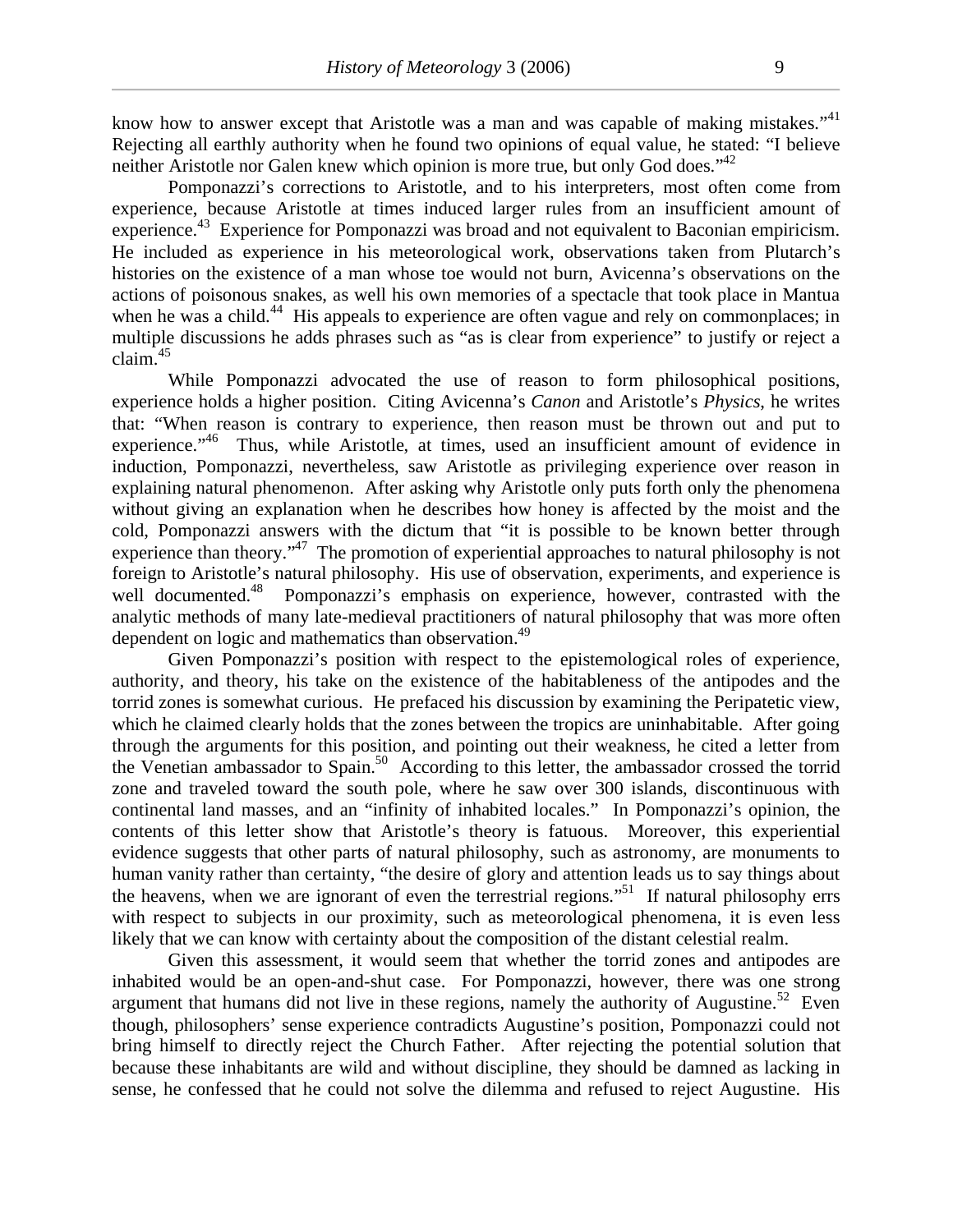reasons have his personal history behind him. In 1518, his teachings on the immortality of the soul were condemned by the Church, which, at the time, was heavily influenced by Augustinians.<sup>53</sup> Pomponazzi recanted and agreed not to teach arguments that might be construed to deny the personal immortality of the soul. In explaining his refusal to disagree with Augustine, he mentioned his skirmish with the Church, writing that the position for which he was declared in error was "fatuous" and claimed that when it "comes to issues of faith, I always subject myself to Priests and whatever they tell me." As a result, he offers no definitive solution since he "does not know how the Priests solve this argument."<sup>54</sup>

 Scholars have more than once charged Pomponazzi with deception in his deference to the Church, because of his presentation of coherent arguments for a position antithetical to Church doctrine, which is followed in a later chapter by a denial of the ability of philosophy to answer the same question, because it was a matter of faith.<sup>55</sup> These charges are problematic because of their assumption of Pomponazzi's heterodoxy and their transference of modern anti-clerical attitudes to the Renaissance.56 It is more than reasonable (and common among medieval Christian theologians) to believe that the personal immortality of the soul or the creation of the universe can be known only through faith. $57$  One wonders, however, to what extent this fideism is possible with the issue of the habitability of the antipodes and torrid zones. Even though once experience shows that these zones are inhabited, there seems little else to do but not interpret Augustine as being literally true, but it is not necessary to accuse Pomponazzi of disingenuousness. Given that he was a layman, Pomponazzi was most likely correct in claiming making such interpretation was not his business, but that of priests. Pomponazzi, a philosopher untrained in theology, ignorant of their solution, thus refused to make more pronouncements on how to solve a theological question. Nonetheless, it is easy to suspect that Pomponazzi was a bit gleeful that the Augustinians, who by the 1520s had fallen out of favor in Rome because of Martin Luther, a former Augustinian monk, would be forced to perform some exegetical acrobatics in order to save the coherency of Augustine's pronouncements. Even Augustinians, however, did not seem to be overly concerned with maintaining a literal interpretation of Augustine. During the sixteenth century numerous Augustinian monks traveled to the New World and Asia as missionaries.

#### **Conclusion**

Later Aristotelians followed Nifo's and Pomponazzi's rejection of Aristotle's conjecture of uninhabitable regions. Francesco Vimercati, originally from Milan but later a professor of Greek and the College Royale, in Paris, noted, in his 1556 commentary on the *Meteorology,* that the torrid regions, the southern hemisphere, and the northern polar regions were inhabited. He wrote that these locals were discovered after the time of Ptolemy and Aristotle, but are readily recognized by more recent geographers.<sup>58</sup> The most common Jesuit textbooks on natural philosophy, those by the Coimbrans, which were commentaries on Aristotle as well, citing Christopher Columbus by name, gave a six-prong explanation of why the torrid zones were indeed habitable: the equal nights and days prevented excessive warming, the areas were full of vapors and therefore cooling rains, God endowed the primeval earth in such a way as to make them cool enough to support human life, they were full of mountains and valley, the oceans cool them, and winds, which have their ultimate source in God's providence, disperse the heat of the sun.<sup>59</sup> The Jesuit order, at this time, was both a starch defender of Aristotle and a promoter of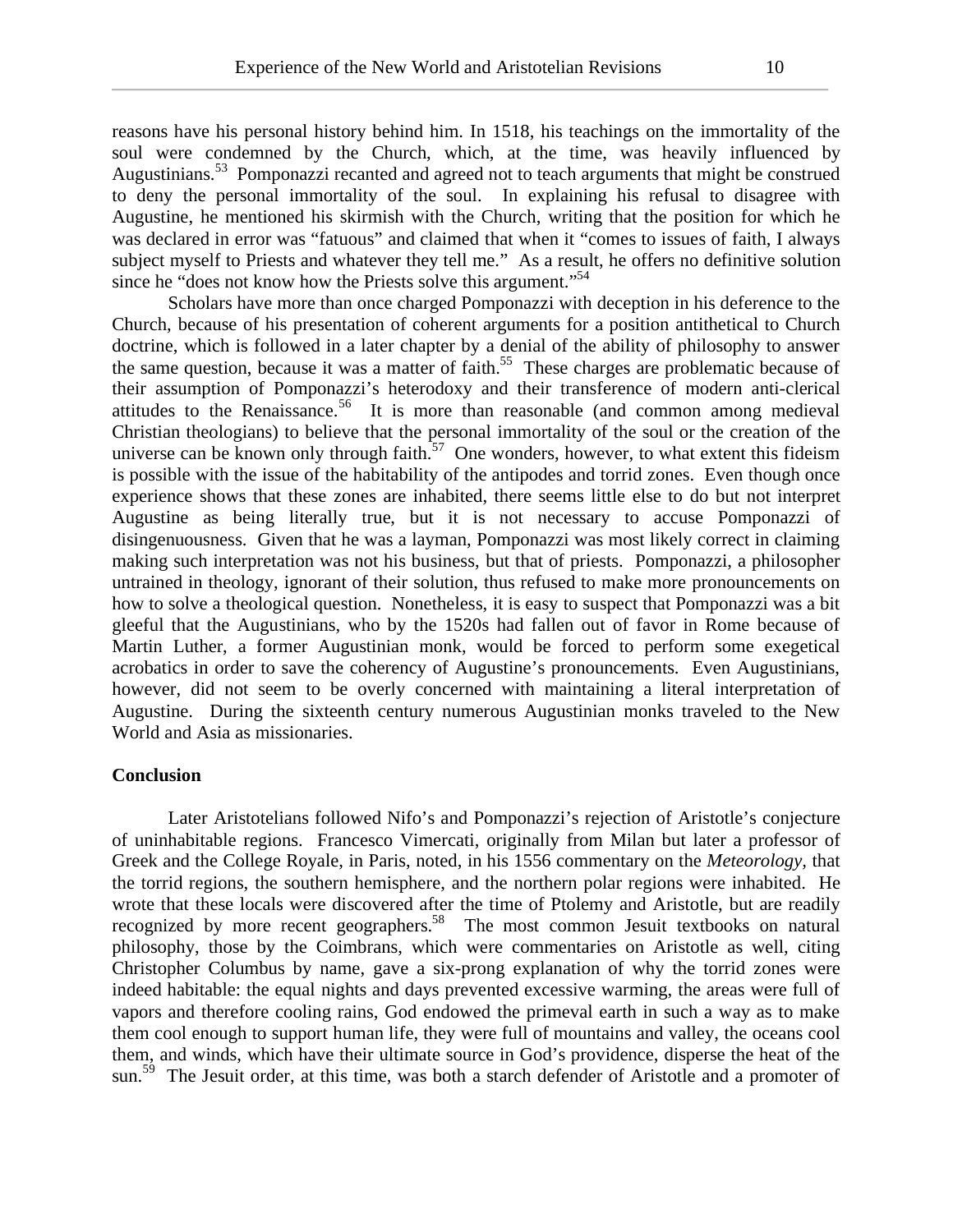worldwide voyages and missions. The experiences derived from the discovery of the New World, however, were stronger than maintaining a strict adherence to Aristotle's authority.

 When compared to later debates over the mutability of the heavens and the location of comets, it does not appear that writers of Aristotelian commentaries had much trouble relinguishing Aristotle's position at all.<sup>60</sup> This willingness to go against Aristotle is due to the lack of ambiguity of the evidence that these zones were inhabited. While the telescope could be doubted as an inaccurate instrument, providing distortions of experience rather than enhancement, $61$  and disputes over the application of mathematics to the physical world provoked questions about the conclusions made by Tycho Brahe and Galileo,<sup>62</sup> by the middle of the sixteenth century it would have been impossible to deny the numerous claims made by sailors who had seen the New World. Moreover, Aristotle's position had been a matter of debate within the Aristotelian tradition since antiquity; it was not a central tenet and thus was subject to revision.

 Jacopo Zabarella, a leading professor at Padua, believed that Aristotelian natural philosophy, despite Aristotle's being fallible, attained perfection with regard to its structure and form, that is, its general principles and methods, but not with regard to its characterization of all natural things. $^{63}$  Geocentricism, supralunary comets, mutations in the heavens each, to a great extent, threatened the form and structure of the Aristotelian cosmos, by rendering key doctrines, such as the distinction between the supralunary and sublunary, the relativity of direction, the relation between celestial powers and earth, as meaningless. To the contrary, Aristotle's conjectures about geographic regions, about which he knew nothing firsthand, provoked laughter in de Acosta and scorn in Sanchez, were not part of the structure and form of his account of the natural world but rather a description of some of its contents, which could be revised without throwing general principles in doubt. Although the inhabitability of the torrid zones was rejected, the belief in the existence of climates that affected persons, peoples, and animal species persisted. As late as the  $18<sup>th</sup>$  century, Montesquieu endorsed the theory that climate affects government and mores in his *Spirit of the Laws*, and Thomas Jefferson felt obliged to use the phrase "torrid zone" to describe the natural habitat of wooly mammoths and elephants.<sup>64</sup> Renaissance Aristotelians, such as Pomponazzi and Nifo, were more than willing to revise Aristotle. His authority was not absolute, but merely the best guide available; and well before 1550, scholars thought that not all important truths, such as the earth's climate, were to be found only by reading texts.

## **Endnotes**

<sup>1</sup> Nicolò Vito di Gozze, *Discorsi sopra le Metheore d'Aristotele, Ridotti in dialogo & divisi in quattro Giornate*. (Venezia, 1584), 77r.

2 Lorraine Daston & Katharine Park, *Wonders and the Order of Nature, 1150-1750* (New York: Zone Books, 1998), 146-159.

<sup>3</sup> Reijer Hooykaas, "Humanism and the Voyages of Discovery in  $16<sup>th</sup>$ -century Portuguese Science and Letters," *Mededelingen der Koninklijke Nederlandse Akademie van wetenschapen*, AFD. Letterkunde Nieuwe Reeks Deel 42, no. 4 (1979); Reijer Hooykaas, "The Rise of Modern Science: When and Why?" *British Journal for the History of Science* 20 (1987), 453-473.

4 For the historiography of the scientific revolution see: H. Floris Cohen, *The Scientific Revolution: A Historiographical Inquiry* (Chicago: University of Chicago Press, 1994).

<sup>5</sup> Christoph Lüthy, "What to Do with Seventeenth-Century Natural Philosophy? A Taxonomic Problem," *Perspectives on Science* 8 (2000), 164-195, esp. 166-170.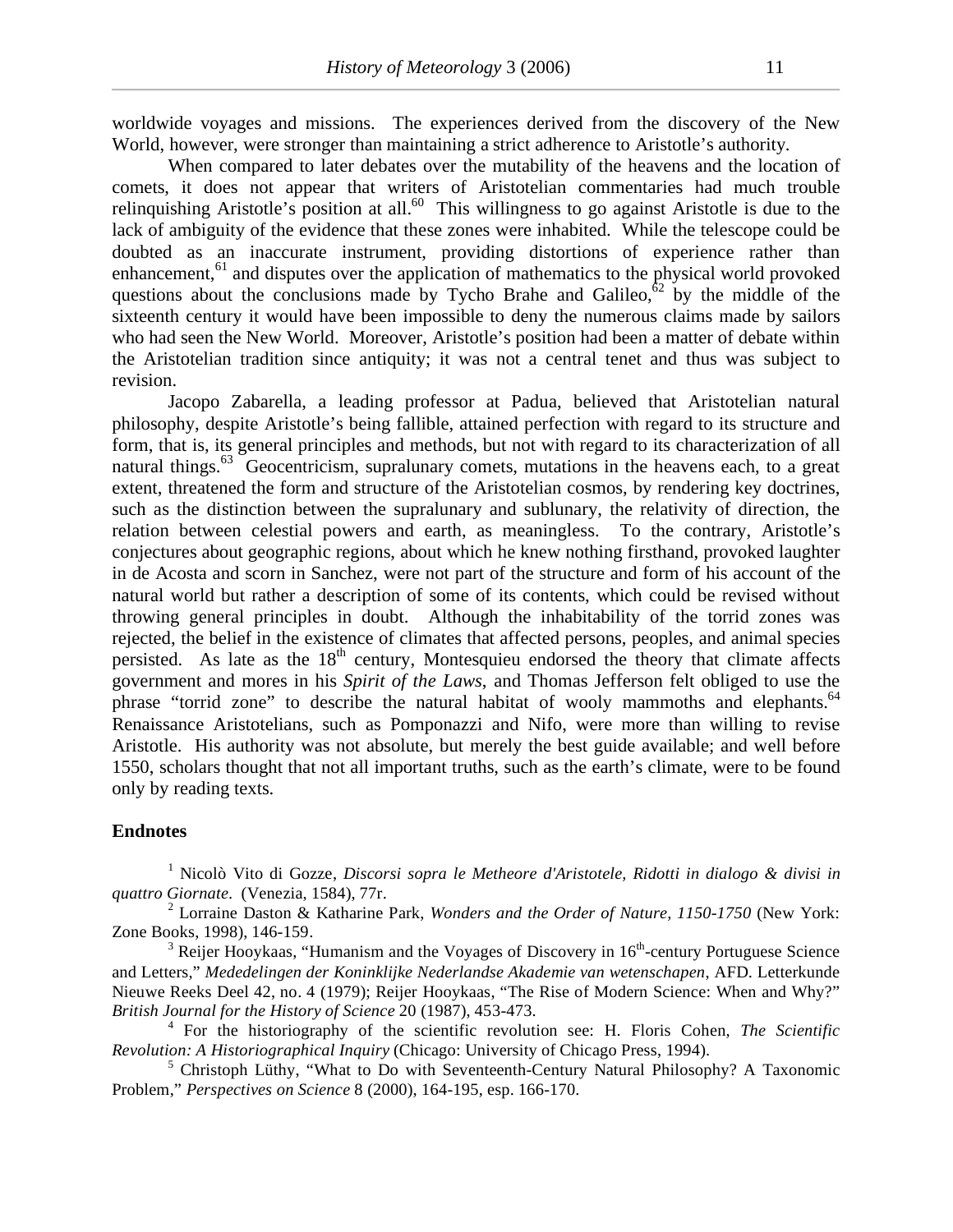6 For example, see: Margarita Bowen, *Empiricism and Geographical Thought: From Francis Bacon to Alexander von Humboldt* (Cambridge: Cambridge University Press, 1981), 36.

7 Aristotle, *Meteorology*, 363a15.

8 Antony Grafton, *New Worlds*, *Ancient Texts: The Power of Tradition and the Shock of Discovery* (Cambridge, Mass.: Harvard University Press, 1992), 1.

9 José de Acosta, *De natura novi orbis libri duo* (Cologne, 1592), 22

<sup>10</sup> Francisco Sanchez, *That Nothing is Known*, (tr.) Douglas F. S. Thomson (Cambridge, Cambridge University Press, 1988), 221-222.

<sup>11</sup> James S. Romm, *The Edges of the Earth in Ancient Thought: Geography, Exploration, and Fiction* (Princeton: Princeton University Press, 1992), 121-140.

12 Ptolemy, *Geography,* 7.5. For the identification of Thule see: J. Lennart Berggren and Alexander Jones, *Ptolemy's Geography* (Princeton: Princeton University Press, 2000), 180. Ptolemy's *Geography* was not available in Western Europe until the fifteenth century, although his positions regarding this issue were passed on indirectly.

13 Ptolemy, *Geography,* 7.5.

14 Augustine,*City of God*, Bk. XVI, Chap. 9.

15 Lynn Thorndike, *The Sphere of Sacrobosco and its Commentators* (Chicago: University of Chicago Press, 1949), 129.

16 Thorndike, *The Sphere*, 139-140.

17 Thorndike, *The Sphere,* 321.

18 Edmond, Buron, *Ymago Mundi e Pierre d'Ailly. Teste latin et français des quatre traités cosmographicques de d'Ailly et des notes marginales de Christophe Colomb. Etudes sur les sources de l'Auteur*, 3 vols. (Paris: Maisonneuve frères, 1930); W. G. L. Randles, "Classical Models of World Geography and Their Transformation Following the Discovery of America," in *Geography, Cartography and Nautical Science in the Renaissance* (Burlington , Vt: Variorum , 2000), I: 38-39.

19 Albertus Magnus, *Opera Omnia*, (ed.) August Borgnet (Paris: L. Vivès, 1890) 4:604.

20 Pietro d'Abano, *Conciliator differentiarum philosophorum et praecipue medicorum* (Venice, 1565 [reprint Padova: Antenore, 1985]), Differentia LXVII, fol. 100v-102v.

21 Aristotle, *Posterior Analytics* 75a38-75b6. For the history of this prohibition see: Amos Funkenstein, *Theology and the Scientific Imagination* (Princeton: Princeton University Press, 1986), 299- 327.

22 For a discussion of the relative absence of teleology in the *Meteorology* see: Liba Taub, *Ancient Meteorology* (London: Routledge, 2003), 80-84.

23 Aristotle, *Meteorology,* 339a2-3.

24 Cynthia A. Freeland, "Scientific Explanation and Empirical Data in Aristotle's *Meteorology*," *Oxford Studies in Ancient Philosophy* 8 (1990), 67-102.

25 Hans Daiber, "The *Meteorology* of Theophrastus in Syriac and Arabic Translation," in *Theophrastus: His Psychological, Doxagraphical, and Scientific Writings,* William W. Fortenbaugh and Dimitri Gutas, eds., (New Brunswick: Transaction Books, 1992), 166-293, English trans. of treatise, 261- 271.

<sup>26</sup> See rubrica lxxviii: "De lectura et ordine librorum legendorum." in Carlo Malagola (ed.), *Statuti delle università e dei collegi dello studio bolognese* (Bologna: N. Zanichelli, 1888), 274.

27 For the *regressus* see: John Herman Randall, Jr., *The School of Padua and the Emergence of Modern Science* (Padua: Antenore, 1961); Nicolas Jardine, "Epistemology of the Sciences," in Charles B. Schmitt *et al.* (eds.), *The Cambridge History of Renaissance Philosophy* (Cambridge: Cambridge University Press, 1988) 708-711; Charles B. Schmitt, "L'aristotelismo nel veneto e le origini della scienza moderna," in Luigi Olivieri (ed.), *Aristotelismo veneto e scienza moderna* (Padua: Antenore, 1983) 79- 103, (English version) 104-123; W. L. Wisan, "Galileo's Scientific Method: a Re-examination*,"* in R. E. Butts and J. C. Pitt (eds.), *New Perspectives on Galileo* (Dordrecht: D. Reidel, 1978), 1-57. For a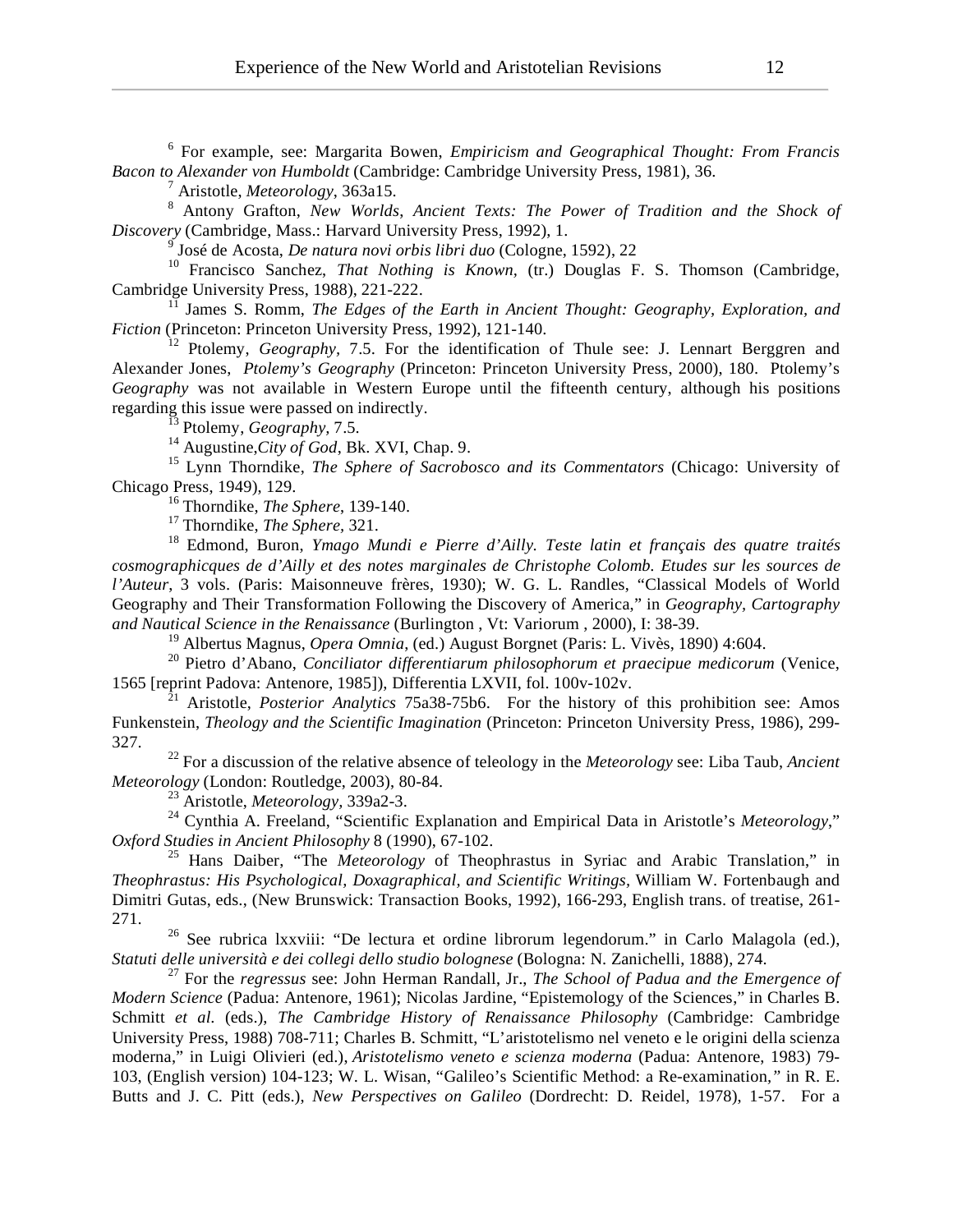biography and the chronology of Nifo's teaching see: Edward P. Mahoney, "Agostino Nifo," *DSB* X (1974), 122-124.

28 For the editions of this work see: Charles H. Lohr, *Latin Aristotle Commentaries II: Renaissance Authors* (Florence: Olschki, 1988), 282-287.

29 Agostino Nifo, *Expositio super octo Aristotelis Stagiritae libros de Physico Auditu* (Venice, 1552), 6v: "Dicendum, scientiam de natura non esse scientiam simpliciter, qualis est scientia mathematica, est tamen scientia propter quid: quia inventio causae, quae habetur per syllogismum coniecturalem, est propter quid effectus. per haec delentur obiectiones, quae contra haec fieri solent: Prima quidem delentur ex eo, quia non est circulus in demonstratione, cum primus processus sit tantum syllogismus, secundus vero demonstratio propter quid. deletur etiam Secunda obiectio, quia effectus semper est notior ipsa causa in genere notitiae quia est. nunquam enim causa potest esse ita certa quia est, sicut effectus, cuius esse est ad sensum notum. Ipsum vero quia est causae, est coniecturale, utrum tale esse coniecturale est notius ipso effectu, in genere notitiae propter quid. nam posita inventione causae semper scitur propter quid effectus. unde & Aristo., in libro Meteororum concedit se non tradidisse veras causas effectuum naturalium, sed quo erat sibi possibile coniecturabiliter. sed de his hactenus."

30 Agostino Nifo, *In libros Meteorologicorum, in librum de Mistis, sive Quartum Meteororum, ab antiquis nuncupatum & ordinatum* (Venice, 1560), 329: "Est ergo opinio Aristotelis terrae habitabilis partes, quae bene, & ordinatae habitantur, esse duas: nostram, quae est in cona cancri, & illam, quam antipodes habitant, quae est sub cona capricorni, hanc nostram habitabilem esse videmus. Sed illam Aristoteles habitatam esse, ut Alexan. inquit, Non per historias tradit, sed per coniecturas, eo quia Sol eodem modo se habet ad illam, sicut ad nostram. Et licet temporibus Aristotelis fortasse habitatio in illa per historias non erat cognita, ut Alexan. inquit. Tamen temporibus nostris per navigationes habitata reperitur. Asserunt enim invenisse gentes adeo versus illum polum habitantes, ut polus elevetur ad gra. 60. & sic quod Aristoteles coniecturis probavit, historia [non?] comprobatur."

 $31$  Ibid.: "Respondet Alexan. Aristotelem esse locutum de bene habitantibus, modo isti aethiopes non bene habitant, sed propre aquas, quasi praeter naturaliter viventes."

 $32$  On his promotion of doubting see: Stefano Perfetti, "Docebo vos dubitare. Il commento inedito di Pietro Pomponazzi al *De partibus animalium*," *Documenti e Studi sulla Tradizione Filosofica Medievale* 10 (1999), 439-466.

33 Lohr, *Latin Aristotle Commentaries* 347-362.

34 For Pomponazzi's spirit of independence see the introduction to: Antonino Poppi, *Corsi inediti dell'insegnamento padovano* vol. 1 (Padua: Antenore, 1966), xv. For his method of commentary on *De partibus animalium* see: Stefano Perfetti, *Aristotle's Zoology and its Renaissance Commentators (1521- 1601)* (Leuven: Leuven University Press, 2000), 33-63.

35 E.g., Pietro Pomponazzi, *Dubitationes in quartum Meteorologicorum* (Venice, 1563), Dubitatio XIII, 8r: "Quare Alexandri expositio mihi videtur melior,"; Dubitatio, XXVI, 17r: "& haec responsio magis tolerabilis est."; Dubitatio XXVIII, 20v: "Mihi, ut verum fatear, magis place sententia Thomae de Garbo."; Dubitatio XLVII, 28r: "multo magis mihi placet haec responsio."; Dubitatio XLIX, 31v: "& mihi verior opinio,"; Dubitatio LXXIII, 41r: "Valeat haec responsio quantum potest." On the limits of certainty in this philosophical setting see: Luigi Olivieri, *Certezza e gerarchia del sapere: crisi dell'idea di scientificità nell'aristotelismo del secolo XVI* (Padua: Antenore, 1983), 117-133.

36 Dubitatio XLIX, 30v: "(in philosophia enim non credendum authoritati sine ratione)"

<sup>37</sup> Dubitatio XLIX, 33v.

38 Dubitatio XL, 37v: "Magna est authoritas Aristotelis. & solvere quaestionem hanc mihi non videtur facile. Vos considerate." See also: Dubitatio LXXXI, 40v: "Certe ego non video modum salvandi Aristotelem in hoc loco, … Meliorem solutionem ego non habeo. Si vultis meliorem, quaerite."

 $39\,40v$ : "Multi volunt Aristotelem in omnibus bene dixisse, & stulti sunt."

40 Dubitatio LXXXIII, 42v: "Domini ego nescio dici oporteat, neque possum Aristotelem defendere. Si erravit, eius fit damnum."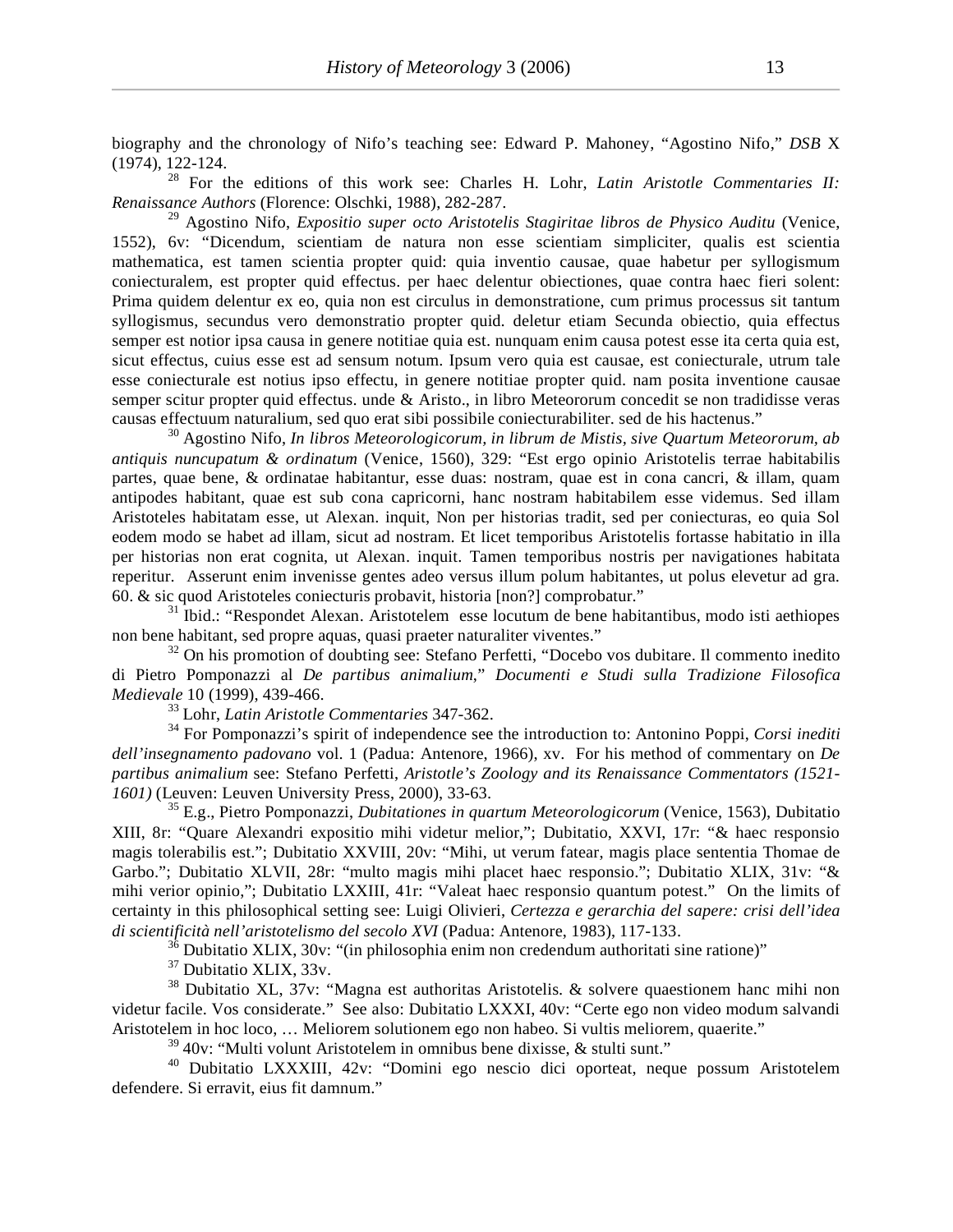41 Dubitatio CXXVI, 49r: "Aliud dubium, videtur Aristoteles sibi contradicere...nescio respondere, nisi, quod Aristoteles fuit homo, & potiut errare." On the history of this phrase see: Luca Bianchi, "'Aristotele fu un uomo e poté errare': sulle origini medievali della critica al 'principio di autorità,'" in Luca Bianchi (ed.), *Filosofia e teologia nel Trecento. Studi in ricordo di Eugenio Randi*, (Louvain-la-Neuve: Fédération internationale des instituts d'études médiévales, 1994), 509-533 [reprinted in updated version in Luca Bianchi, *Studi sull'aristotelismo del Rinascimento* (Padua: Il poligrafo, 2003), 101-132].

 $42$  Dubitatio XLII, 22v: "quae tamen opinio sit verior, credo ego nec Aristotelem, nec Galenum, hoc scivisse: sed solum Deum."

<sup>43</sup> Dubitatio XIIII, 17v: "Adde quod videtur philosophus facere insufficiente inductionem..." See Antonino Poppi, *Introduzione all'aristotelismo padovano* 2<sup>nd</sup> edition (Padova: Antenore, 1991), 13-44, for a characterization of Paduan Aristotelianism as privileging experience at the expense of metaphysics.

<sup>44</sup> Dubitatio LXIIII, 38v. Plutarch's story of the man with the incombustible foot as well as similar observations on the venom of snakes is also found in: Pietro Pomponazzi, *De naturalium effectuum causis sive De incantationibus* (Basel, 1567) 46-47.

45 See Dubitatio LXXI, 40v: Certe ego non video modum salvandi Aristotelem in hoc loco, propterea quod si ex spiritu fit aqua, haec est humectatio, ut patet ad sensum"; Dubitatio CVIII, 47r: "Sed haec solution non placet, quoniam eadem pars terrae potest madefieri & etiam liquefieri, ut patet experientia."; Dubitatio IX, 4r: "& huius opinionis author fuit Calculator. quae tamen salvo meliori iudicio mihi videtur falsa est: est enim contra experientiam."; Ibid: "Verum meo iudicio melior est opinio communis, quam opinio Gaiet. ideo probo ego hoc esse contra sensum & experientiam, quod Gaietanus dicit."

46 Dubitatio XII, 6v: "Avic. autem quarta primi, & Arist. 8 physicae ausc. Dicit, quod quando ratio adversatur experientiae, tunc omittenda ratio, & standum experientiae." Cf. Aristotle, *Physics* 8.1, 262a18ff.

 $47$  Dubitatio LXXVI,  $41v$ : "Ego dicerem quod hoc potest sciri magis per experientiam quam per rationem."

48 E.g., Louis Bourgey, *Observation et experience chez Aristote* (Paris: J. Vrin, 1955); G. E. R. Lloyd. "Experiment in Early Greek Philosophy and Medicine," *Proceedings of the Cambridge Philological Society* N.S. 10 (1964), 50-72, reprinted with introduction in *Method and Problems in Greek Science: Selected Papers* (Cambridge: Cambridge University Press, 1991) 70-99.

<sup>49</sup> John E. Murdoch, "The Analytic Character of Late Medieval Learning: Natural Philosophy without Nature," In L. D. Roberts (ed.) *Approaches to Nature in the Middle Ages* (Binghamton, NY: Center for Medieval & Early Renaissance Studies, 1982), 171-213.

50 Pietro Pomponazzi, *In secundum librum Meteororum*, Ms. *Ambrosiana* 96 R sup., fol. 69v: "Notetis quod ego habeo epistolam missam a quodam Veneto. qui iverat in Legationem ad Regem Hispaniae, et venit versus polum Australem, opportuit ergo ut transiret torridam zonam, dixitque ibi esse plusquam trecentum insulas, tamen scribit illas esse discontinuas et quod ibi sunt infinita loca habitata. Ideo en quae hic dicitur ab Aristotele sunt fatuitates, ut videtis." A portion of this quotation and a similar *reportatio* are transcribed in: Bruno Nardi, *Saggi sulla cultura veneta del Quattro e Cinquecento* (Padua: Antenore, 1971), 52. On the widespread availability of printed reports of the discovery of the New World in Northern Italy, see: Liz Horodowich, "Armchair Travelers and the Venetian Discovery of the New World," *The Sixteenth Century Journal* 36 (2005), 1039-1062; Rudolf Hirsch, "Printed Reports on the Early Discoveries and their Reception," in Fredi Chiappelli (ed.), *First Images of America: The Impact of the New World on the Old* (Berkeley/Los Angeles/London: University of California Press, 1976) 2:537- 538.

51 Pomponazzi, *In secundum librum,* fol. 69v: "Cupiditas tamen gloriae et affectionis ducit nos ad dicendum saepe de superis, cum inferiora ignoremus."